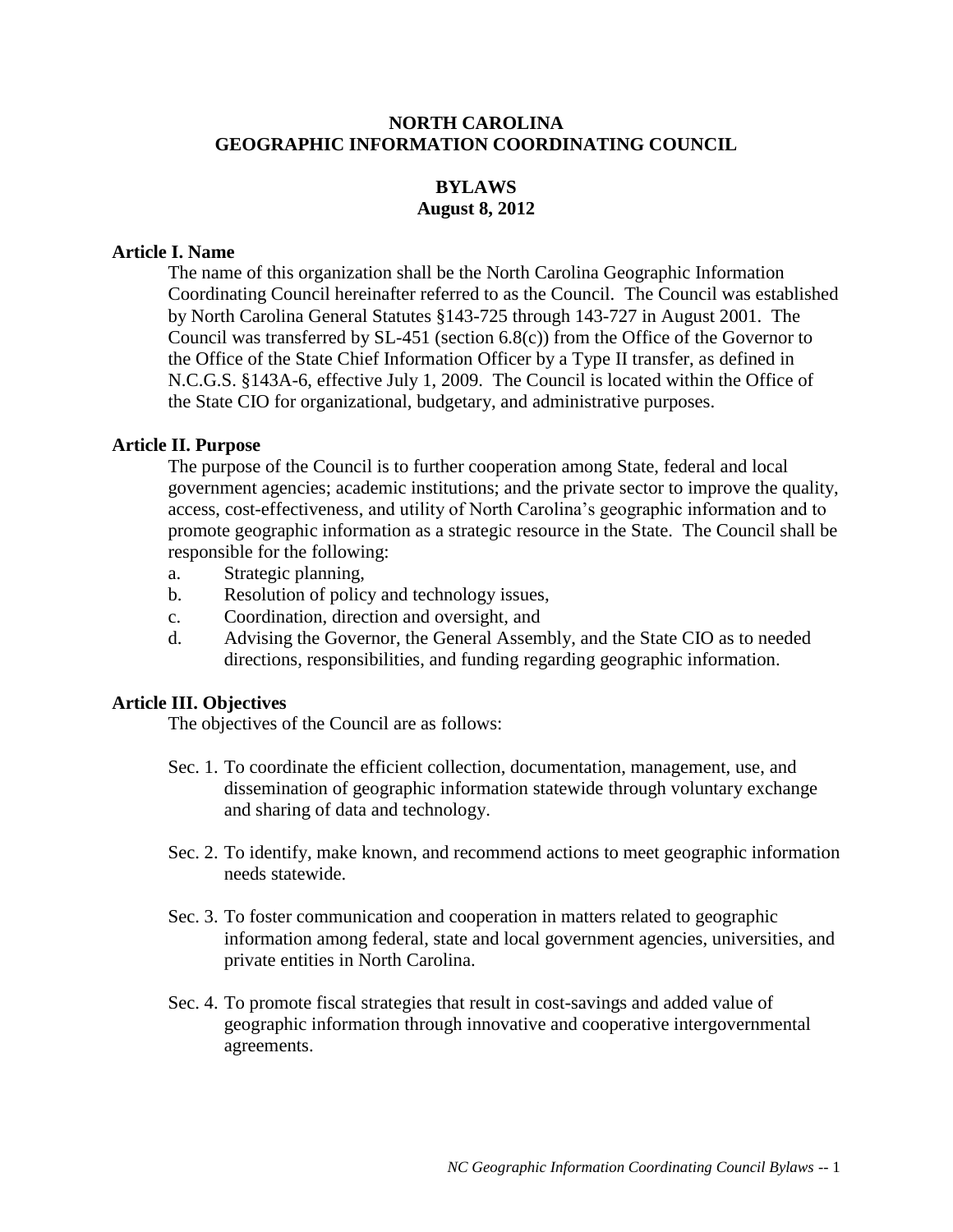- Sec. 5. To formulate and recommend standards for data content, architecture, quality, accuracy, resolution, and maintenance.
- Sec. 6. To promote sharing of geographic information by recommending standard methods and means, devising model agreements, developing and maintaining a corporate database, and performing other appropriate information sharing actions.
- Sec. 7. Improve the quality, access, cost-effectiveness, and utility of North Carolina's geographic information and resources, and promote geographic information as a strategic resource for the state.

# **Article IV. Reporting**

The Council shall report at least annually to the Governor and to the Joint Legislative Commission on Governmental Operations.

# **Article V. Council Membership**

Sec. 1. Appointment of Council Members.

The members shall be appointed pursuant to N. C. Gen. Stat. §143-726. The Council shall consist of up to 35 members, or their designees, as set forth in this section

Governor's Appointments. – The Governor shall appoint the following members:

- (1) The head of an at-large State agency not represented in the list of ex officio members below.
- (2) An employee of a county government, nominated by the North Carolina Association of County Commissioners.
- (3) An employee of a municipal government, nominated by the North Carolina League of Municipalities.
- (4) An employee of the federal government who is stationed in North Carolina.
- (5) A representative from the Lead Regional Organizations.
- (6) A member of the general public.
- (7) Other individuals whom the Governor deems appropriate to enhance the efforts of geographic information coordination.

General Assembly Appointments. – The President Pro Tempore of the Senate and the Speaker of the House of Representatives shall each appoint three members to the Council.

Other Members. – Other Council members shall include:

- (1) The Secretary of State.
- (2) The Commissioner of Agriculture.
- (3) The Superintendent of Public Instruction.
- (4) The Secretary of Environment and Natural Resources.
- (5) The Secretary of the Department of Transportation.
- (6) The Secretary of the Department of Administration.
- (7) The Secretary of the Department of Commerce.
- (8) The Secretary of the Department of Crime Control and Public Safety.
- (9) The Secretary of the Department of Health and Human Services.
- (10) The Secretary of the Department of Revenue.
- (11) The President of the North Carolina Community Colleges System.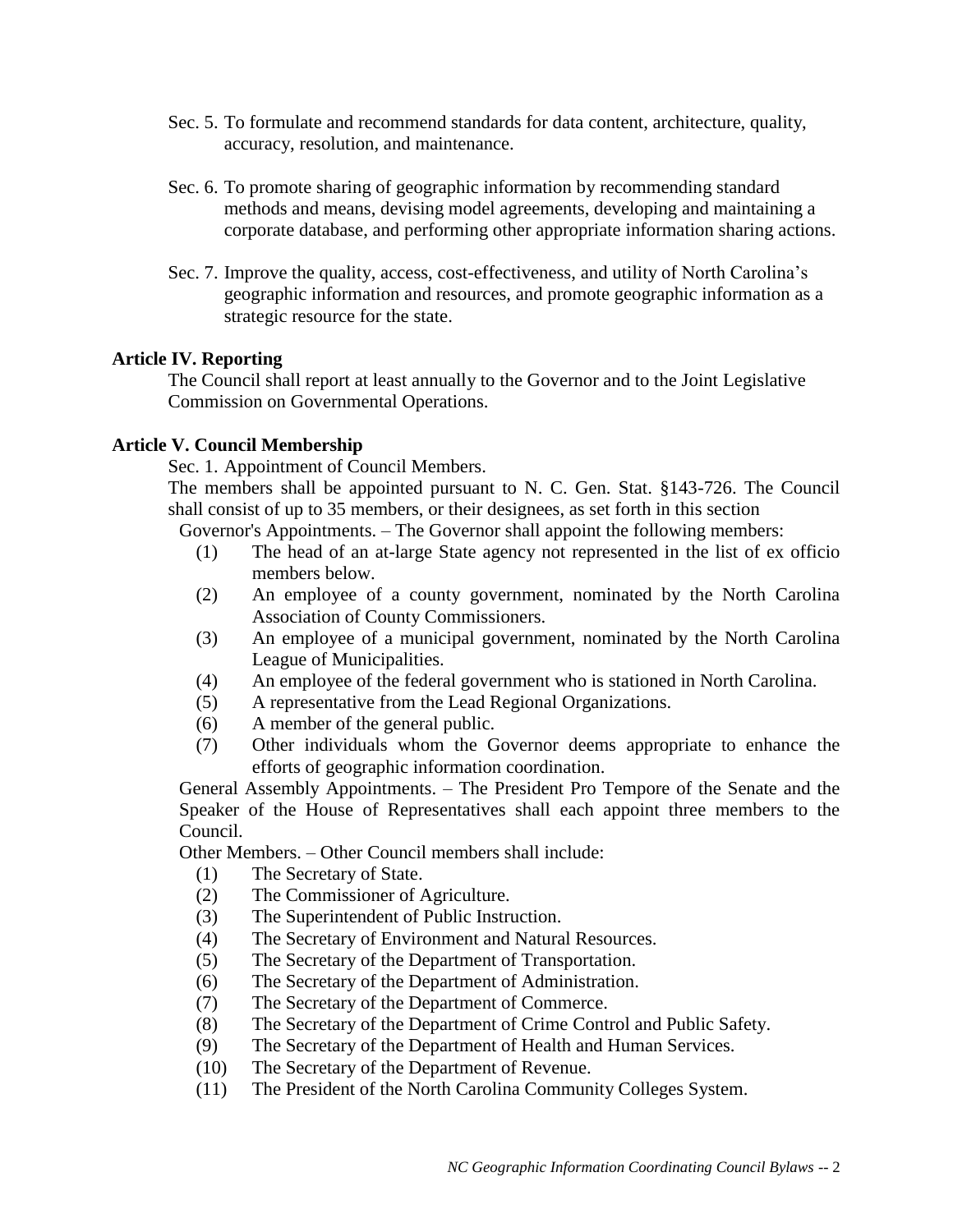- (12) The President of The University of North Carolina System.
- (13) The Chair of the Public Utilities Commission.
- (14) The State Budget Officer.
- (15) The Executive Director of the North Carolina League of Municipalities.
- (16) The Executive Director of the North Carolina Association of County Commissioners.
- (17) One representative from the State Government GIS User Committee.
- (18) One representative elected annually from the Local Government Committee.
- (19) The State Chief Information Officer, who shall serve as a nonvoting member.
- Sec. 2. General Powers.

The business and affairs of the Council shall be managed by its membership.

Sec. 3. Voting Membership.

Voting membership shall include all members, or their designees, present at a meeting. It is the responsibility of each member to be active in the Council and to attend scheduled meetings on a regular basis.

Sec. 4. Non-Voting Membership.

The Chair may appoint additional non-voting advisory members to terms coincident with that of the Chair. Although non-voting members may not make or second motions at Council meetings, they may participate in all other aspects of the Council.

Sec. 5. Terms and Vacancies.

All members appointed by the Governor shall serve three-year terms. Members serving by *ex officio* shall serve terms coinciding with their respective offices. All members appointed by the Speaker of the House and President Pro Tempore of the Senate shall serve three-year terms. Members serving by virtue of their appointment by a standing committee of the Council shall serve for the duration of their appointment by the standing committee. The appointing authority may reappoint a Council member for successive terms. At the conclusion of an appointee's term, or in the event a vacancy occurs before the end of an appointee's term, a recommendation shall be made to the appointing authority so that a reappointment or a replacement can be made.

Sec. 6. Designees.

All Council members, except Advisory members, may use a designee to represent them at some or all Council meetings. Council members wishing to use a designee will follow the current designation process, as developed and managed by the Secretary to the Council.

Sec. 7. Attendance – Appointed Members.

It is the responsibility of each member to be active on the Council and to attend scheduled meetings on a regular basis. All appointed Council members are expected to attend 75 percent of their regularly scheduled meetings during the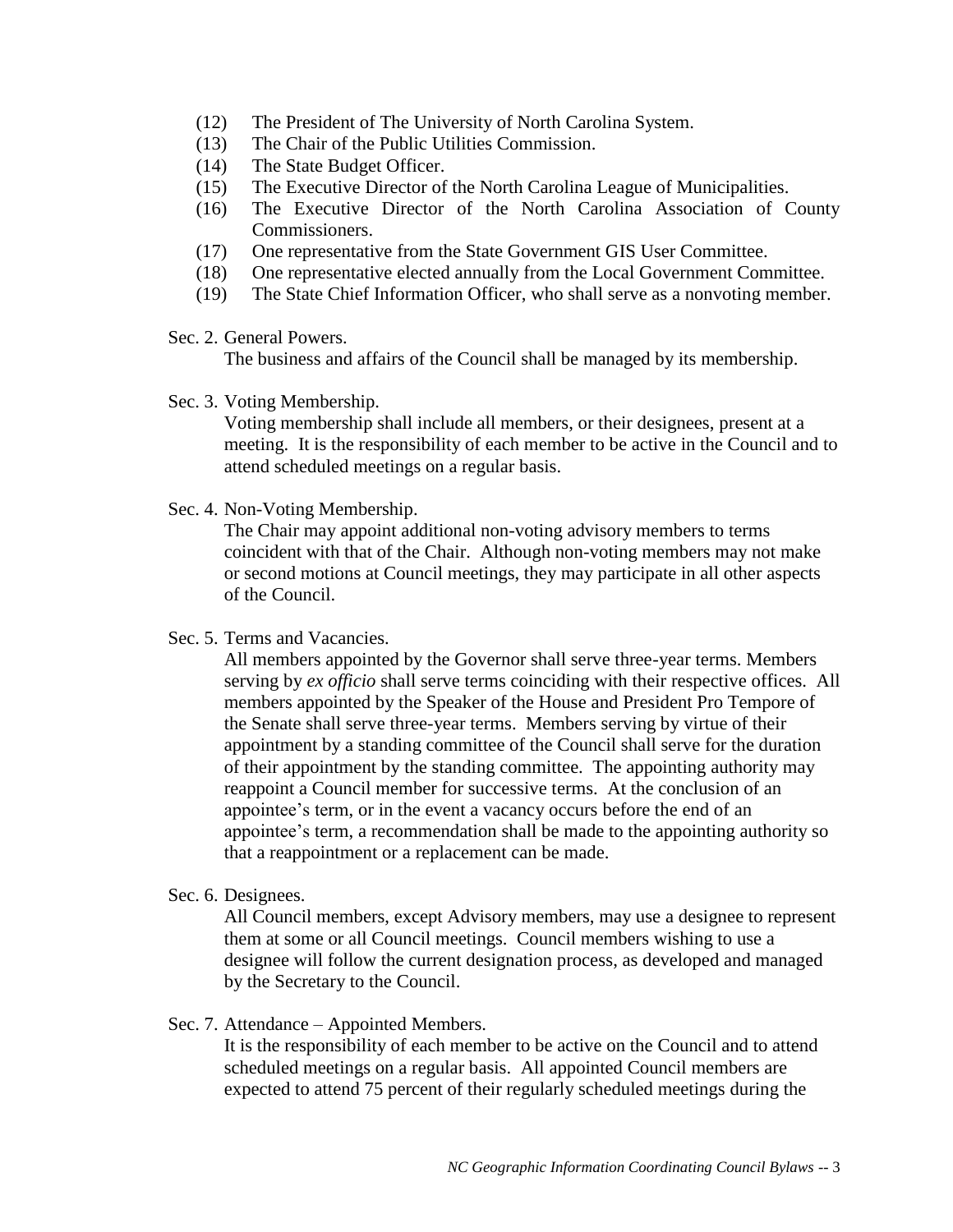calendar year. Issues such as the reason for an absence, attendance at committee meetings, etc., will be reviewed and considered in determining whether an appointee has complied with this attendance standard. The Council Chair may submit a request to the Governor, President Pro Tempore, or Speaker of the House of Representatives for a new appointment to complete the term of an appointed member who fails to meet this attendance standard.

Sec. 8. Attendance – Designees.

Designees shall adhere to the same attendance standard as in Sec 7 above. In the event that a designee fails to meet this attendance standard, the Council Chair may submit a request to the designee's statutory Council member for a replacement.

Sec. 9. Attendance – Recordkeeping.

The Secretary of the Council will track the attendance of all appointed members and designees. Every January, beginning in 2011, the Secretary of the Council shall provide an annual attendance report to the Office of Boards and Commissions in the Office of the Governor.

Sec. 10. New Member Orientation.

The Secretary of the Council will develop and conduct orientation sessions for all new Council members within 60 days of the effective date of the new member's appointment.

Sec. 11. Conflicts of Interest.

In transacting Council business, each member shall act always in the best interest of the public without regard for her or his financial interests. To this end, each member must recuse herself or himself from voting on any matter on which the member has a financial interest. In addition, members shall abstain from voting on any actions that would be a conflict of interest or would appear to be a conflict of interest as described within relevant Executive Orders from the Governor. No member of the Council may vote on an action affecting solely that member's State agency or organization. The Chair of the Council or the individual member involved should consult with legal counsel or the NC State Ethics Commission to help determine if a conflict of interest exists. No member of the Council shall accept a gift from any contractors, subcontractors, or suppliers of the Council. This does not prohibit a Council member from accepting a gift that would be permitted under the State Ethics Act, regardless of whether the member is covered by the Act.

# **Article VI. Officers**

- Sec. 1. The Governor shall appoint the Chair from the membership to serve for a oneyear period or until a successor is appointed.
- Sec. 2. A Vice Chair shall be appointed by the Chair from the membership and shall serve for a one-year period.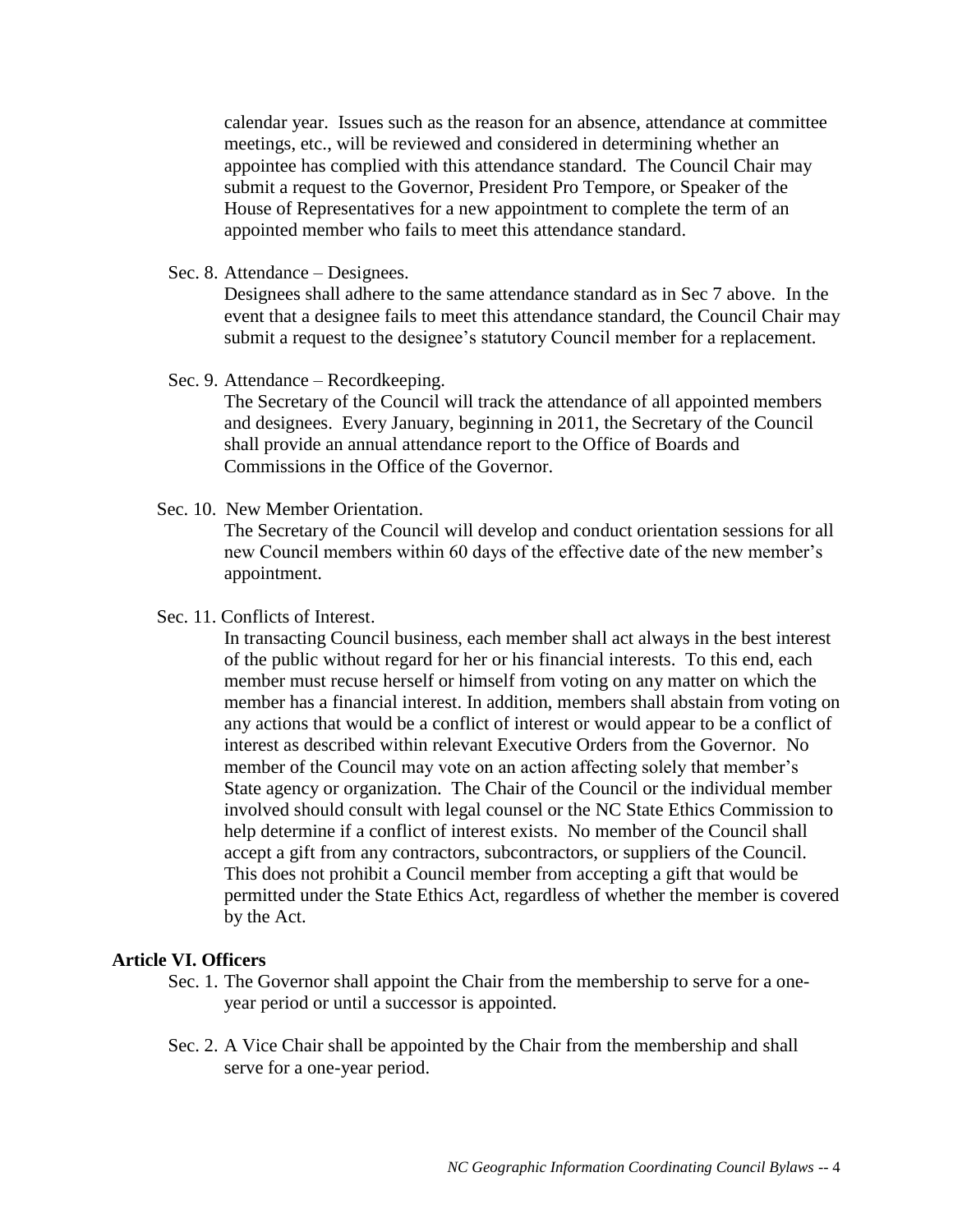Sec. 3. The Secretary to the Council shall be the Director of the Center for Geographic Information and Analysis per N.C.G.S. §143-726(f).

# **Article VII. Duties of Officers**

- Sec. 1. Chair. The Chair shall be the principal officer of the Council and shall in general coordinate all of the business and affairs of the Council. The Chair shall preside at all meetings of the Council and shall be responsible for the implementation of the Council's decisions. The Chair, in consultation with the Secretary, shall set the agenda for regularly scheduled meetings. The Council Chair, when in attendance, is the presiding officer at all meetings of the Council. In the absence of the Council Chair and the Vice Chair, the Council Chair may appoint a Standing Committee Chair to preside. The Chair shall routinely request follow-up reports on the implementation of the decisions of the Council. The Chair shall periodically review the attendance of members. The Chair may request routine status reports from standing committee or work group chairs. The Chair may sign records, vouchers, and documents connected with the business of the Council, and/or, at his or her discretion, may delegate appropriate signature authority on behalf of the Council to the Secretary.
- Sec. 2. Vice Chair. The Vice Chair shall assist the Chair in the discharge of the Chair's duties as requested and in the absence or inability of the Chair to act, shall perform the Chair's duties.
- Sec. 3. Secretary. The Secretary to the Council shall ensure that minutes are taken of all Council and standing committee meetings. The Secretary shall have charge of all books, papers, records, committee reports and other documents and records of the Council. The Secretary shall review for compliance with approved Council actions or authorized actions of the Chair, any contracts, memoranda of understanding, agreements, and other documents of the Council.
- Sec. 4. The Chair and Vice Chair, or persons specifically appointed by the Chair, are authorized to represent the Council with other organizations.

# **Article VIII. Standing Committees and Work Groups**

- Sec. 1. The Council shall oversee the standing committees created below. Except as otherwise provided, the Chair of the Council shall appoint the standing committee chairs from representatives listed in Article V, Section 1 of these bylaws. Each standing committee shall adopt bylaws, subject to the Council's approval, to govern its proceedings. The following Standing Committees are authorized by N. C. G. S. §143-726. They shall be directed by the Chair with the concurrence of a majority of voting members. These Standing Committees are:
	- a. State Government GIS User Committee (SGUC). This committee shall consist of representatives from all interested State government departments and shall advise the Council on issues, problems and opportunities relating to geographic information, GIS and related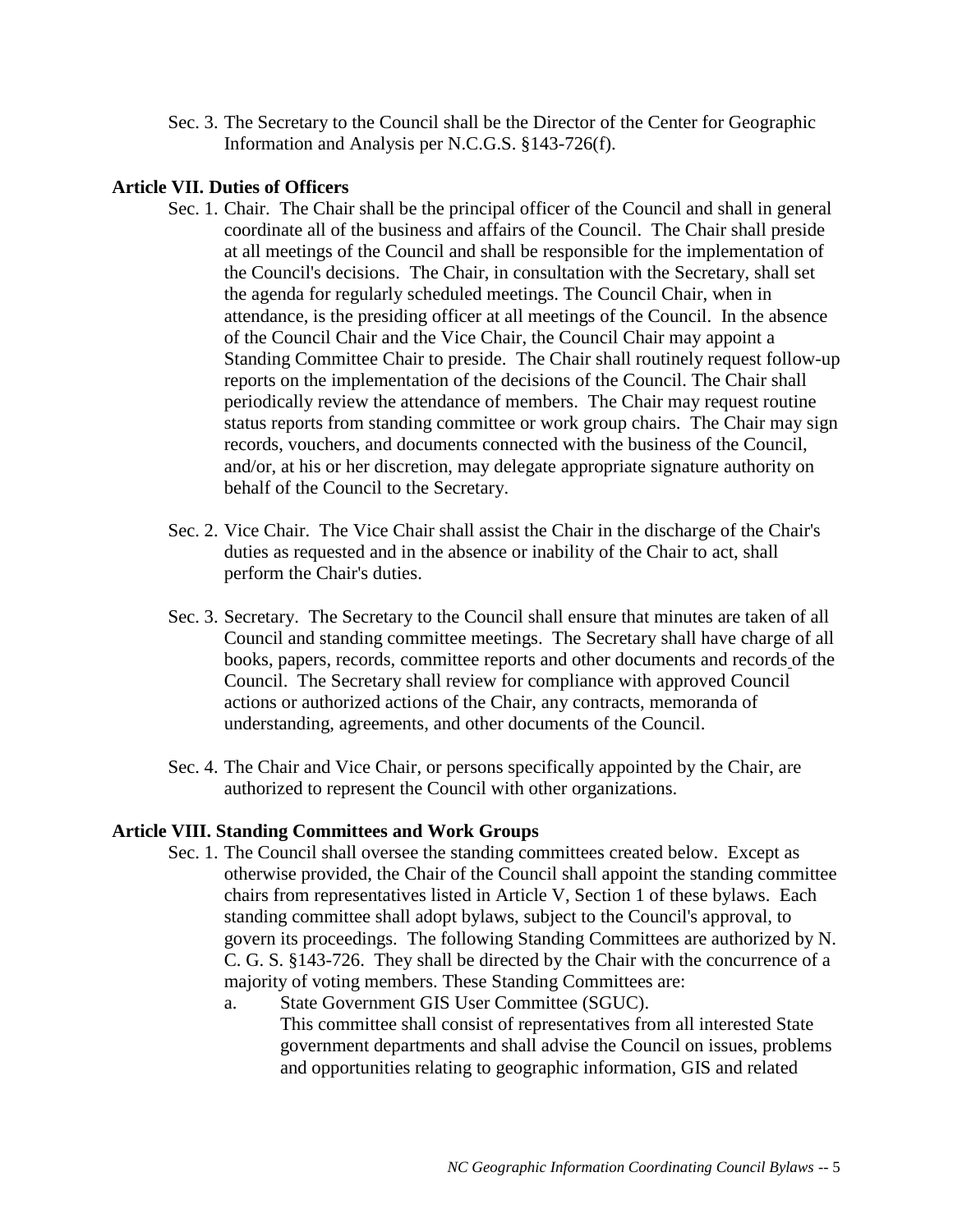technologies. The Chair of the Council shall appoint the committee chair from one of the State agencies represented on the Council.

b. Local Government Committee (LGC).

This committee shall be comprised of representatives from organizations and professional associations that serve or represent local government geographic information users, the North Carolina League of Municipalities, the North Carolina Association of County Commissioners, and Lead Regional Organizations. Its purpose is to advise the Council on issues, problems and opportunities relating to geographic information, GIS and related technologies. The committee members will elect one of its members to serve as chair and to represent the committee on the Council.

c. Federal Interagency Committee (FIC).

The purpose of the FIC is to aid in the coordination of data activities within North Carolina, especially between Federal agencies and other geographic data users and distributors represented on the Council. Members shall consist of all interested Federal agencies and Tribal governments with an office located in North Carolina. The appointed Federal representative serving pursuant to N. C. G. S. §143-726 shall serve as the chair of the FIC.

- d. Statewide Mapping Advisory Committee (SMAC). The purpose of the SMAC is to consolidate statewide geographic information requirements and attempt to gain statewide support for financing cooperative programs. The committee shall advise the Council on issues, problems and opportunities relating to federal, State and local government geospatial data programs. The Chair of the Council shall appoint the committee chair.
- e. GIS Technical Advisory Committee (GIS TAC). The purpose of the GIS TAC is to advise the Council on technical issues, including the statewide technical architecture for GIS. The chair of the Council shall appoint the committee chair.
- f. Management and Operations Committee. This committee shall consider management and operational matters related to geographic information, GIS and related technologies and other matters that are formally requested by the Council. The committee membership shall consist of the Chair of the Council, the State Budget Officer, the chair of each of the standing committees of the Council and other members of the Council appointed by the Chair. The Chair of the Council shall serve as the committee chair.
- Sec. 2. The Council shall oversee the NC OneMap Governance Committee, established by the Council to provide advice and support to the Council on governing and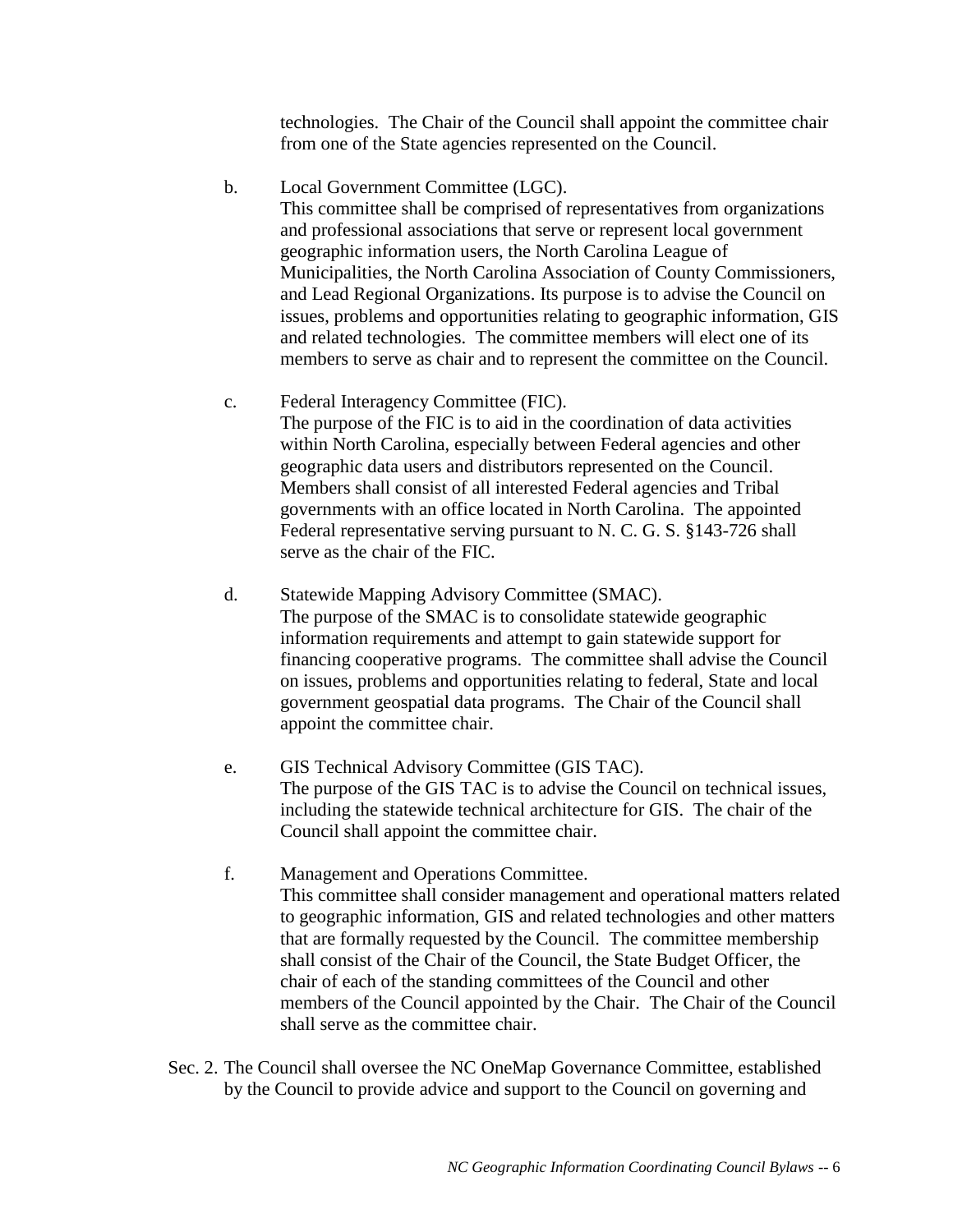overseeing NC OneMap-related matters. NC OneMap is a public service providing comprehensive discovery and access to North Carolina's geospatial data resources. It is an organized effort of numerous partners throughout North Carolina, involving local, state, and federal government agencies, the private sector, and academia. NC OneMap is the State Clearinghouse for geospatial information. The committee membership shall consist of the Chair of the Council, the State Budget Officer, and the chair of each of the standing committees of the Council. The Chair may appoint additional members. The Chair of the Council shall serve as the committee chair.

- Sec. 3. Standing Committee Chairs shall be responsible for the duties, schedules, and tasks assigned to their committees. Committee chairs may request modifications to the original assignment in order to meet objectives. The committee chair shall be the principal officer and is responsible for the business of the committee. Committee chairs shall be responsible for routinely providing committee status and activity reports to the Council. Committee chairs shall be responsible for preparing, presenting, and supporting the recommendations of their committees. Standing committee members are encouraged to call on their staffs, experts, and outside resources to support the business of the committees, to assist in accomplishing their purposes, and to participate as members of subcommittees. Committee Chairs may create subcommittees when the work of the committee would be more effectively done through a more focused body than the committee as a whole. Committee Chairs may appoint the chairs of their subcommittees and are responsible for the affairs of those subcommittees.
- Sec. 4. The Council, as needed, may establish work groups (bodies that are charged with concentrating their efforts on a significant GIS issue or project) and recommend that such work groups be incorporated into the SMAC, GIS TAC, and/or other standing committees as appropriate. The Council Chair appoints work group chairs.
- Sec. 5. The Council may create short-term *ad hoc* committees as necessary to research and assist with policy issues. The Council Chair appoints *ad hoc* committee chairs.

#### **Article IX. Staff and Office**

Sec. 1. The Director of the Center for Geographic Information and Analysis (CGIA), shall be secretary of the Council and CGIA shall provide staff support for the Council and its committees, as directed by N. C. G. S. §143-725. On behalf of and at the direction of the Council, CGIA shall manage and distribute digital geographic information about North Carolina maintained by numerous State and local government agencies. It shall operate a statewide data clearinghouse and provide Internet access to State geographic information. It shall also coordinate the GIS initiatives from all State agencies to ensure that they are not duplicating an existing function by monitoring and approving all new GIS-related IT projects and expansion budget requests. As directed by N. C. G. S. § 147-33.82(a) as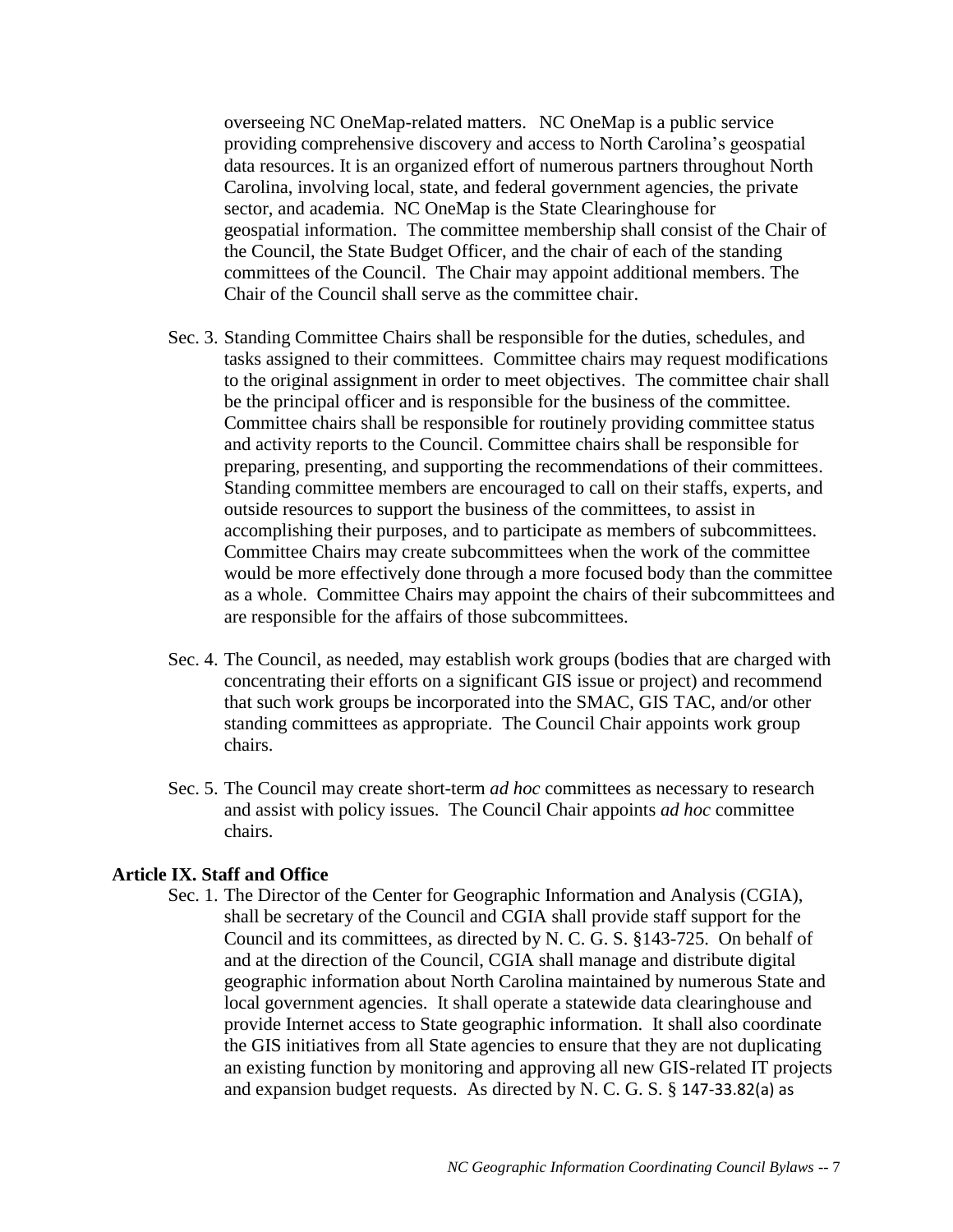amended by House Bill 950 (Session Law 2012-142), the Office of Information Technology Services (ITS) shall provide geographic information systems services through CGIA on a cost recovery basis. ITS and CGIA may contract for funding from federal or other sources to conduct or provide geographic information systems services for public purposes.

Sec. 2. Principal Office. The principal Office of the organization shall be located in the offices of the Center for Geographic Information and Analysis, 333 Six Forks Road, Raleigh, North Carolina. CGIA was transferred by SL-451 (section 6.8(c)) from the Department of Environment and Natural Resource to the Office of the State Chief Information Officer by a Type II transfer, as defined in N.C.G.S. §143A-6, effective July 1, 2009.

#### **Article X. Meetings**

- Sec. 1. Council meetings shall be held at least quarterly at a time and location selected by the Chair. A core agenda and notice of meetings shall be provided to members of the Council at least 15 days prior to the meeting. Any and all notices required by these Bylaws may be delivered electronically. Additional substantive issues may be added to the agenda if the Chair approves.
- Sec. 2. Additional meetings of Council membership may be called by the Chair with at least a 72-hour notice by mail, electronic mail, fax, or telephone to discuss and take action on critical issues.
- Sec. 3. Standing Committees and work groups advising the Council shall meet, discuss, study, and/or resolve assigned issues as needed to carry out the business of the Council.
- Sec. 4. The Management and Operations Committee shall conduct the Council's business between quarterly meetings. When Management and Operations Committee decisions would impact GICC policies, they shall be ratified by the full Council at its next meeting.
- Sec. 5. All meetings of the Council will be open to the public. The Council and its standing committees and work groups shall conduct all official meetings in accordance with N.C.G.S. § 143-318.9, *et seq.*
- Sec. 6. Attendance at any meeting of the Council or its standing committees or work groups may be in person or by other means using any two-way interactive communications.
- Sec. 7. The Council may use all appropriate communication technologies to conduct its business including, but not limited to, audio conferencing, video conferencing, electronic mail, fax, or internet-based applications.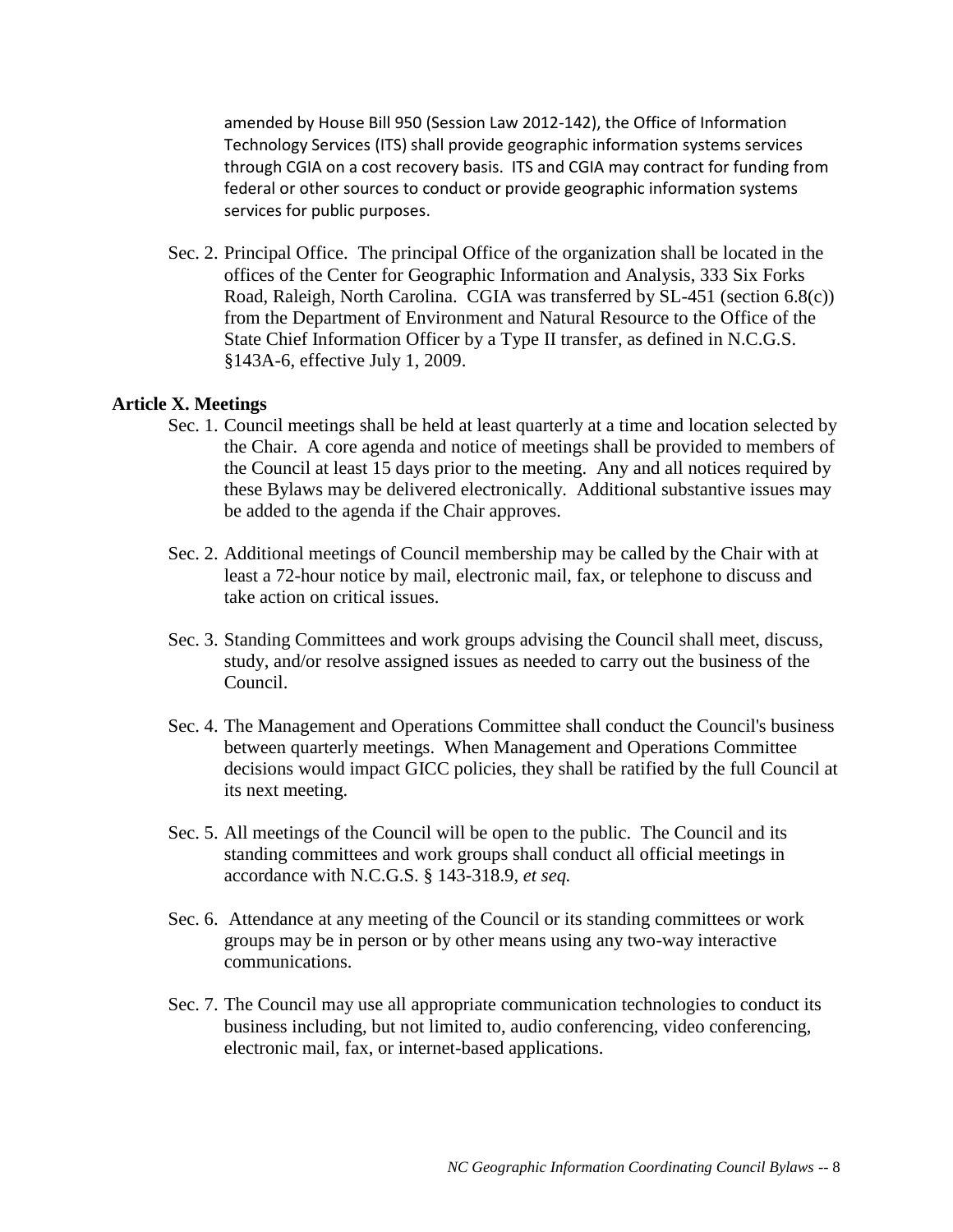Sec. 8. The minutes of all Council meetings shall be distributed to Council members as soon as practicable after the respective meetings. The minutes of all Council and standing committee meetings shall be posted to the Council website as soon as practicable after the respective meetings.

#### **Article XI. Quorum, Voting, and Amendment of Bylaws**

- Sec. 1. A Quorum is established when more than one-half of the voting members of the Council, exclusive of vacancies, are present in a meeting of the Council. In the absence of a quorum, the Council shall not take any official action. The Chair may conduct the meeting for information purposes only or may adjourn the meeting.
- Sec. 2. Unless otherwise required, a majority of affirmative votes by members in attendance on any issue will establish a Council decision. Only voting members of the Council or approved designees for members may vote. Only voting members may propose or second motions. Each voting member shall have one vote, including the Chair. However, the Chair shall retain the right to abstain from voting. When there is a tie without the Chair's vote, the Chair can vote in the affirmative and such a vote adopts the motion; but if the Chair abstains from voting, the motion is lost. When there is one more in the affirmative than in the negative without the Chair's vote, the motion is adopted if the Chair abstains; but if the Chair votes in the negative, the result is thereby tied and the motion is lost.
- Sec. 3. Voting shall generally be conducted orally. The Chair shall call for a vote and the members shall respond by stating either "aye" or "no". If the response is not clear, then the Chair or any member may call for a show of hands. In cases where there seems to be no opposition in routine business or on questions of little importance, time can often be saved by use of unanimous (or general) consent. This option may be exercised at the discretion of the Chair. However, it may not be used for major or critical issues.
- Sec. 4. Power to propose, repeal or amend these bylaws is hereby delegated to the Chair of the Council. Approval of changes in the bylaws may be obtained by a 2/3 majority vote at any meeting of the Council provided that members receive notice of the meeting at least 15 days in advance.
- Sec. 5. The Council shall not have the power to pass any amendment to these bylaws that would alter its status or other requirements governing its actions as set by appropriate statutes or session laws. For accuracy and clarification purposes, stylistic and technical corrections may be made as necessary with the approval of the Management and Operations Committee and reported to the full Council. These corrections shall not require full Council approval.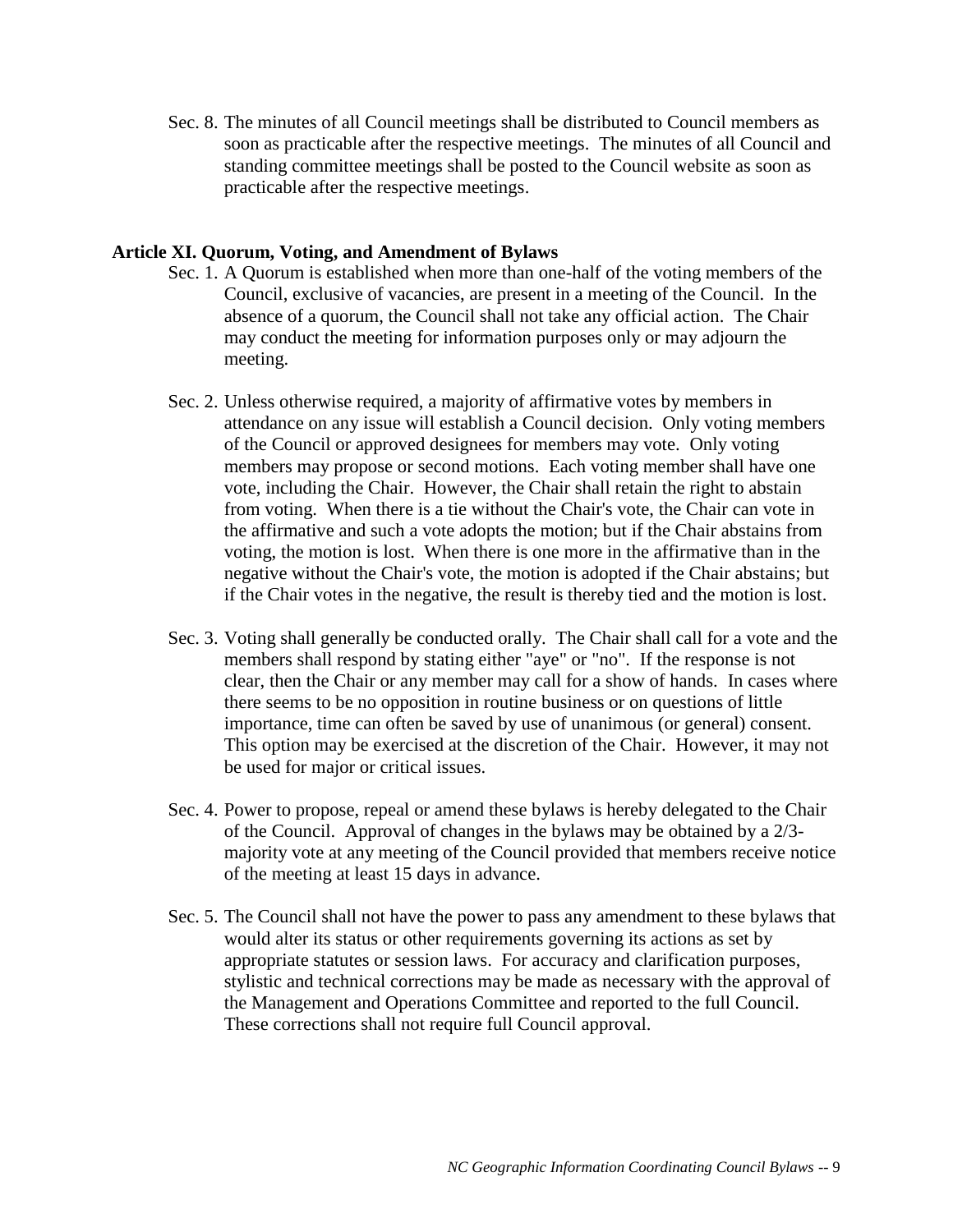#### **Article XII. Parliamentary Procedure**

Meetings may be conducted in an informal manner by the Chair, but Robert's Rules of Order (Revised) may be invoked at any time by a majority vote of the members present.

#### **Article XIII. Obligations and Expenses**

- Sec. 1. It is the intent of these bylaws to set a basis for cooperation between member agencies.
- Sec. 2. All obligations and expenses for participation in the Council by state agencies shall be borne by each member's agency or organization. Members representing local governments and the private sector shall, upon their request, have their travel and subsistence reimbursed by the Council.
- Sec. 3. CGIA staff activities supporting the Council, statewide standards, and the coordination of data acquisition, as well as the management and distribution of digital geographic information about North Carolina, the operation of a statewide GIS data clearinghouse, the provision of Internet access to State geographic information and the coordination of State agency GIS initiatives, are funded through state appropriations.

#### **Article XIV. GIS Use of the Information Technology Fund**

The Information Technology Fund shall be used for the purpose of acquiring and managing, at the lowest cost, data layers useful to multiple State and local organizations, according to the priorities set by the Council. The Information Technology Fund may receive private grants and may include State, federal, local, and matching funds. Any funding received for GIS may be used only for that purpose.